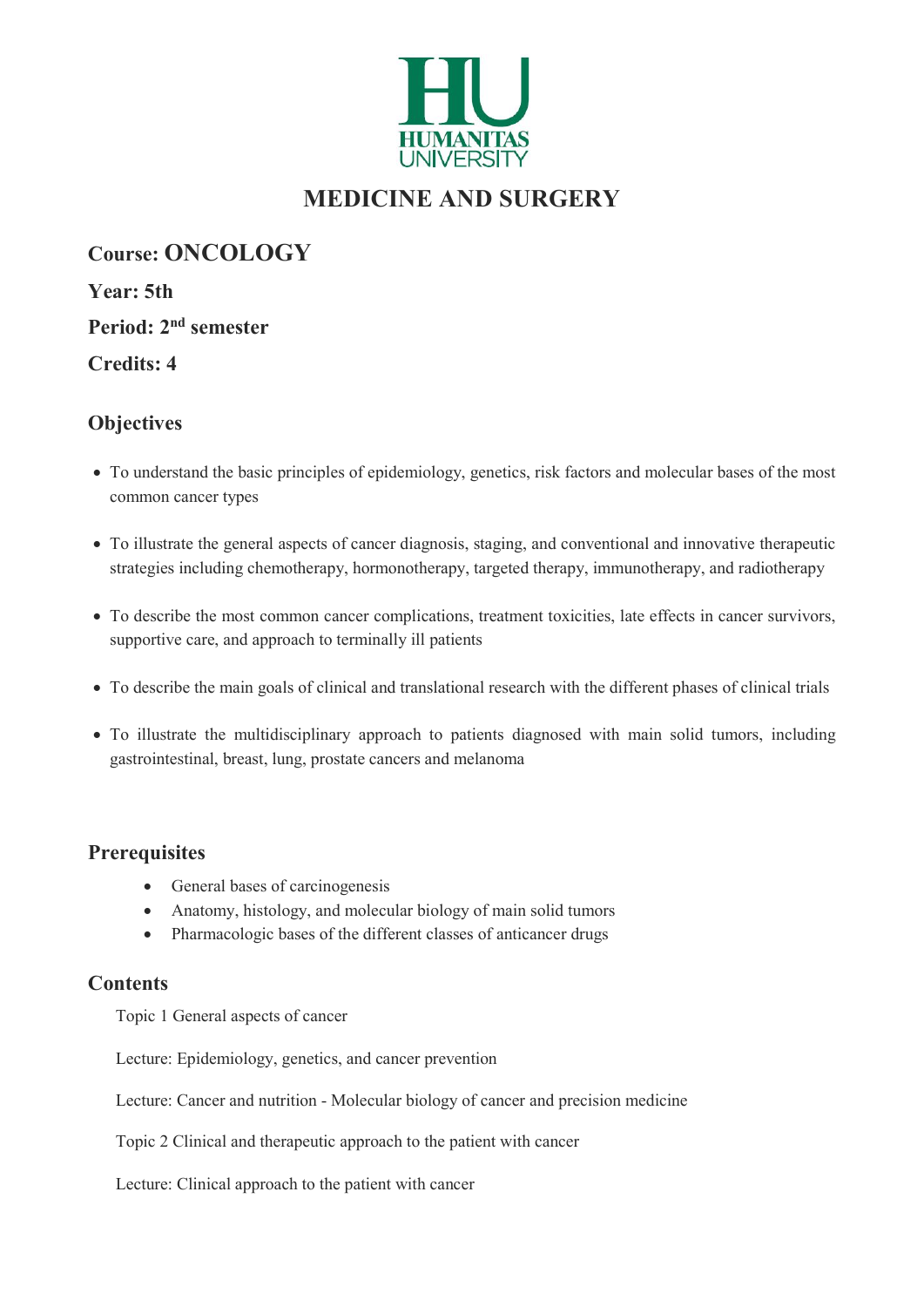

Lecture: Treatment strategies 1

Lecture: Radiation oncology (Radiotherapy) and clinical indication

Lecture: Treatment strategies 2 and clinical trials

Lecture: Simultaneous and palliative care, and other aspects of cancer patient management

Lecture: Treatment toxicities, complications, emergencies, follow up, cancer survivors

Topic 3 Approach to main solid tumors Lecture: Breast cancer – Medical Oncology

Lecture: Lung cancer (non-small cell lung cancer and small cell lung cancer) – Medical Oncology

Lecture: Breast cancer and lung cancer – Radiotherapy

Clinical case discussion: Breast cancer and lung cancer – Multidisciplinary team

Lecture: Gastro-intestinal cancers (colorectal cancer and non-colorectal cancer) – Medical Oncology

Lecture: Gastro-intestinal cancers (colorectal cancer and non-colorectal cancer) – Radiotherapy

Clinical case discussion: Gastro-intestinal cancers (colorectal cancer and non-colorectal cancer) – Multidisciplinary team

Lecture: Prostate cancer and melanoma – Medical Oncology

Lecture: Prostate cancer and melanoma – Radiotherapy

Clinical case discussion: Prostate cancer and melanoma – Multidisciplinary team

## Teaching Methods

The Oncology Course is organized with lectures and clinical case discussion.

#### Assessment

Written exam; multiple choice

End of Semester Exam content and evaluation Content of End of Semester Exam (ESE) (63 questions): Questions will include the whole program of the course.

ESE evaluation: 63 questions, each question 0.5 points To pass the test you need to answer to at least 36 questions correctly 60 correct answers  $= 30$ 61-63 correct answers = 30 cum laude